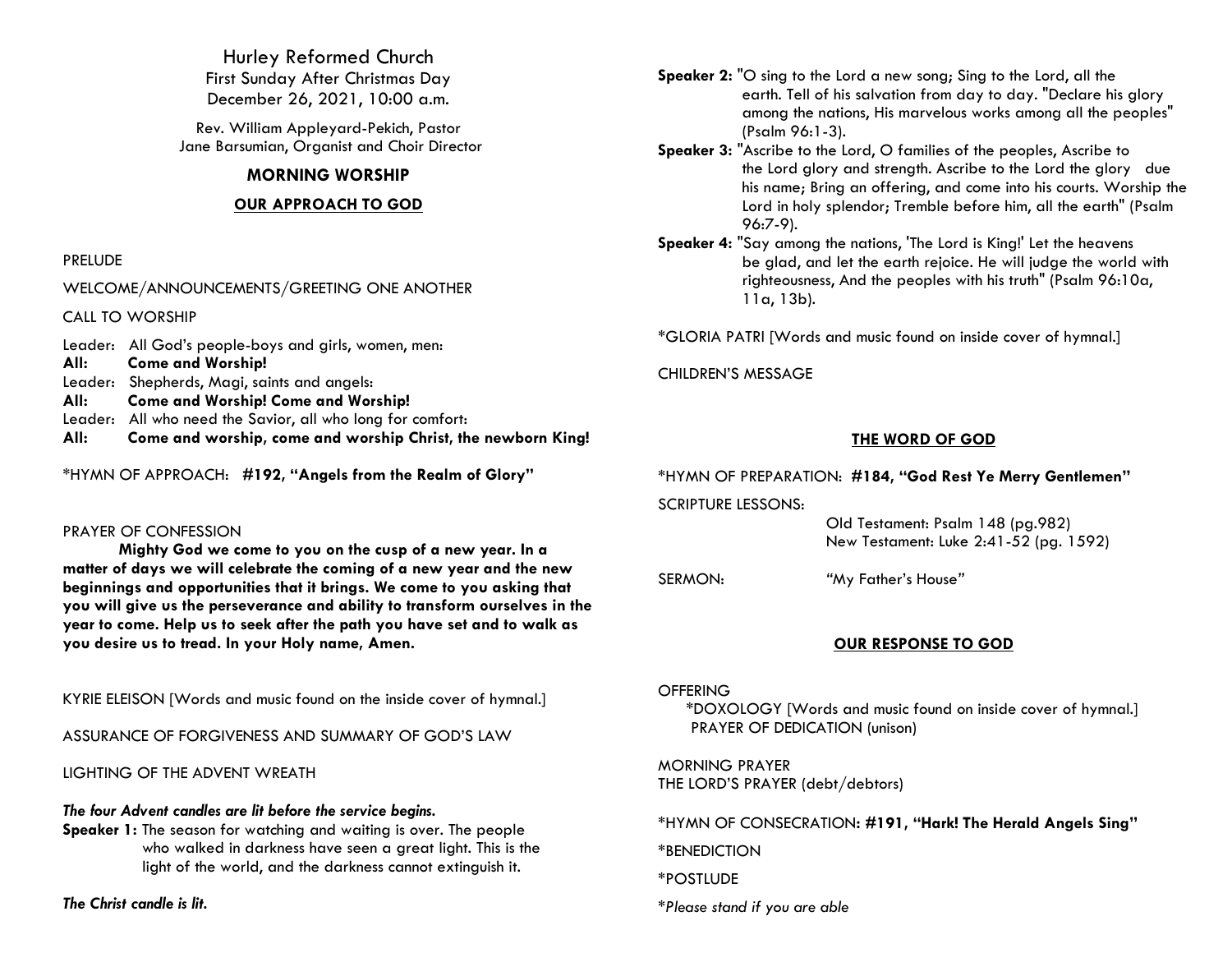### **Welcome to Hurley Reformed Church!**

With joy we welcome your presence among us today. Let the words of the psalmist set the tone of our worship: "Sing praises to the LORD, O you faithful ones, and give thanks to his holy name--joy comes with the morning" (Psalm 30:4-5 NSRV)

**In Person and Zoom Worship** happens at 10am!

**Ushers assisting in the service** are Sandy Emrich and Lisa Longto.

**Please join us** in Schadewald Hall after worship for refreshments! Thank you to Andrea Littleton Foster for providing them this week!

**Mission of the month-** Samaritan's Purse

**Reach out to those who need your support in their day to day needs:**  Judy Bell (Terry Gaffken's mom) needs prayers; Shirley Ruth is in Golden Hill; Bev Roosa is at the Terraces at Brookmeade; Fred Horvers is at TenBroeck;

Lori Pinkham is in Wingate at Ulster; Anthony DiPietro (son of MaryAnn

DiPietro); Marie Dressel; Muriel Ferraro is rehabbing at Thompson House.

**Audio recordings** of the weekly sermon are available on our website, HurleyReformedChurch.org.

## **Hurley Reformed Church**

11 Main Street, PO Box 328, Hurley NY 12443 845-331-4121 www.HurleyReformedChurch.org

# **Staff**

Rev. William Appleyard-Pekich Tara Lockart- Church Secretary

Jane Barsumian, M.Ed.

pastor@HurleyReformedChurch.org admin@HurleyReformedChurch.org Hours: T,W,TH,F, 9-2 Organist/Choir Director – Treasurer – Arlene Cotich

# **Consistory 2021**

Douglas Constant, *Senior Elder*, *Classis Delegate* Allan Dumas Dennis Croswell, *Youth Ministry* Christopher Decker, *Information* Glenn Decker, *Finance Technology* Sandra Emrich, *Program & Activities* David Kent, *Worship* Thomas Harkin **Robert Kindt** James Pirro, *Property & Maintenance* Lisa Longto, *Clerk*

# **Elders Deacons**

Linda Moon, *Missions*

Rev. Charles E. Stickley, *Pastor Emeritus*

**Stickley Gardens Columbarium . . .** A sacred place of beauty and contemplation. (*Located on the south lawn of the church.)* 

The lone candle on the chancel is our Peace Candle. It represents this church's support for the men and women in military service, and our prayer that one day we will live in a world where their sacrifice is no longer needed.



Hurley Reformed Church Hurley, New York

The Rev. William Appleyard-Pekich Minister of Word and Sacrament

## *Welcome*

*May the doors of this church be wide enough to receive all who need human love and fellowship, and a Father's care; and narrow enough to shut out all envy and hate.*

*Enter to Worship Depart to Serve*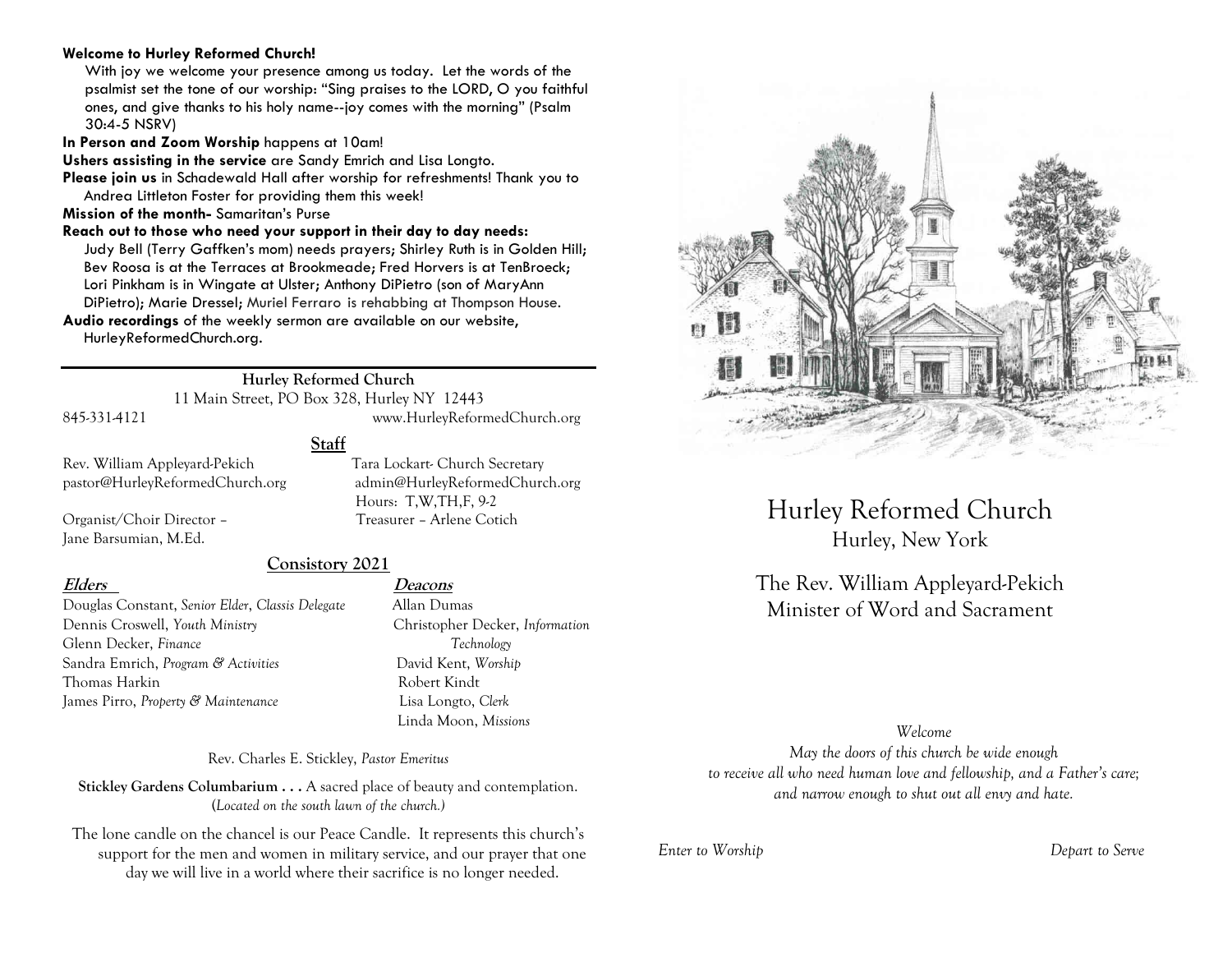# **#192 Angels from the Realm of Glory**

Angels from the realms of glory, Wing your flight o'er all the earth; Ye who sang creation's story Now proclaim Messiah's birth.

## o *Refrain:*

Come and worship, come and worship, Worship Christ, the newborn King.

Shepherds, in the field abiding, Watching o'er your flocks by night, God with man is now residing; Yonder shines the infant light:

# o *Refrain:*

Come and worship, come and worship, Worship Christ, the newborn King.

Sages, leave your contemplations, Brighter visions beam afar; Seek the great Desire of nations: Ye have seen His natal star.

### o *Refrain:*

Come and worship, come and worship, Worship Christ, the newborn King.

Saints, before the altar bending, Watching long in hope and fear; Suddenly the Lord, descending, In His temple shall appear.

o *Refrain:*

Come and worship, come and worship, Worship Christ, the newborn King.

# **#184 God Rest Ye Merry Gentlemen**

1. God rest you merry, gentlemen; Let nothing you dismay. Remember Christ, our Savior, Was born on Christmas Day. To save us all from Satan's pow'r When we were gone astray.

> o Refrain: Oh, tidings of comfort and joy, comfort and joy, Oh, tidings of comfort and joy.

2. From God our heav'nly Father, A blessed angel came; And unto certain shepherds Brought tidings of the same: How that in Bethlehem was born The Son of God by name.

> o Refrain: Oh, tidings of comfort and joy, comfort and joy, Oh, tidings of comfort and joy.

3. "Fear not," then said the angel, "Let nothing you affright. This day is born a Savior Of a pure virgin bright, To free all those who trust in Him From Satan's pow'r and might.

> o Refrain: Oh, tidings of comfort and joy, comfort and joy, Oh, tidings of comfort and joy.

4. The shepherds at those tidings Rejoiced much in mind, And left their flocks afeeding In tempest, storms and wind, And went to Bethlehem straight way The Son of God to find.

> o Refrain: Oh, tidings of comfort and joy, comfort and joy, Oh, tidings of comfort and joy.

5. And when they came to Bethlehem, Where our dear Savior lay, They found Him in a manger, Where oxen feed on hay. His mother, Mary, kneeling down, Unto the Lord did pray.

> o Refrain: Oh, tidings of comfort and joy, comfort and joy, Oh, tidings of comfort and joy.